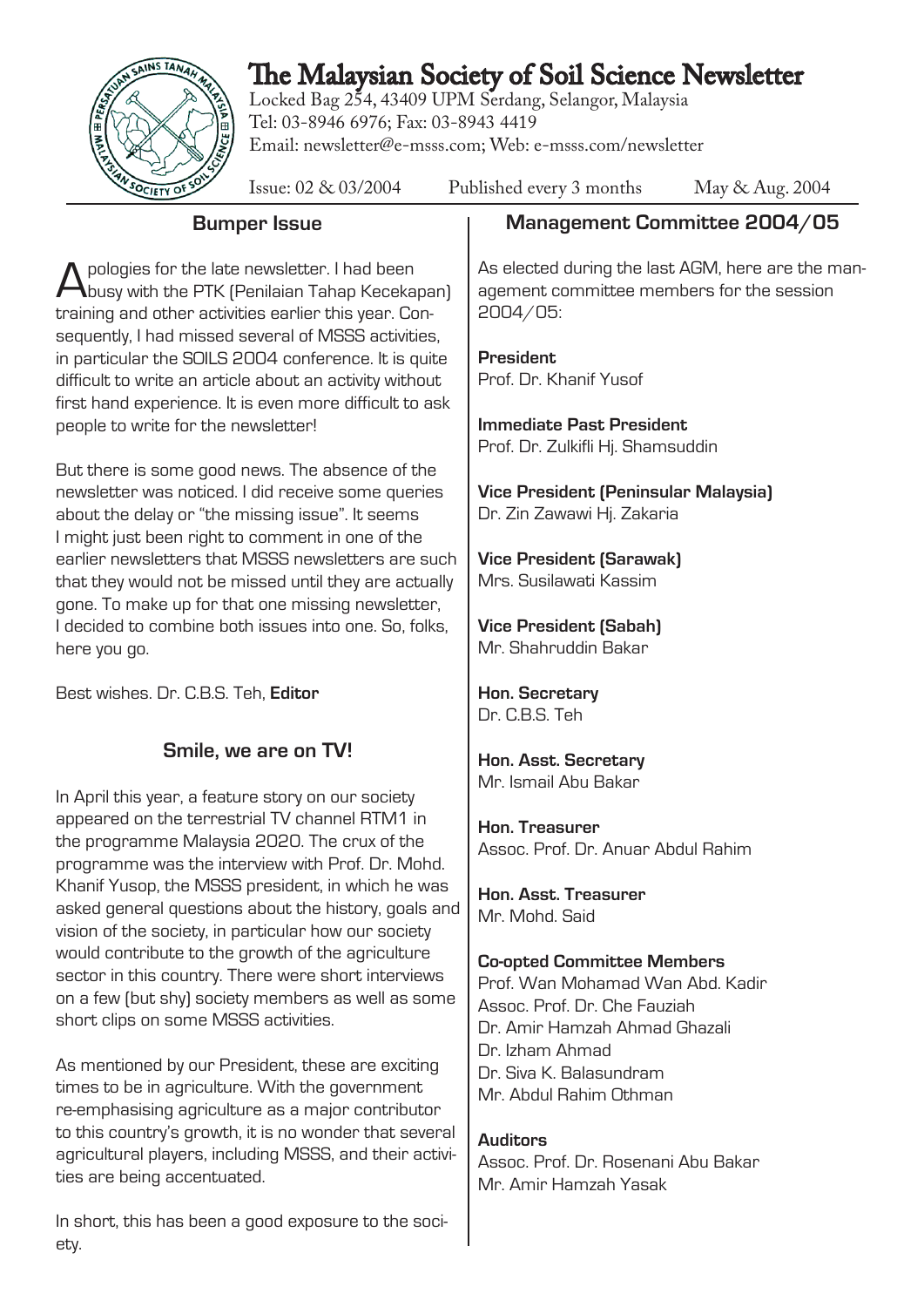#### **Forum on Open-Field Burning in Malaysian Rice Paddies**

The above forum, co-organised by the MSSS and the Faculty of Agriculture, UPM, was held on June 11, 2004 at the Dewan Fakulti Pertanian, UPM.

The primary aim of the forum was to create public awareness on the problem of open-field burning, and to assess the problem and to propose a suitable mitigation plan. Sixty participants from various government and private agencies and non-government organizations had attended the forum. The panelists comprised of Dato' Hj. Abdul Rahim Saleh (General Manager, MADA), Dato' Embi Yusoff (Deputy Director General, MARDI), En. Abdul Halim Hamid (Senior Manager - Quality Assurance, PLUS), Dr. Hasnah Md. Jais (Lecturer, School of Biological Sciences, Universiti Sains Malaysia) and Dr. Syed Omar Syed Rastan (Associate Professor, Department of Land Management, UPM). Prof. Dr. Zulkifli Hj. Shamsuddin was the forum moderator.

The first speaker (Dato' Embi Yusoff, MARDI) gave a general appraisal of the problem and highlighted reasons why openfield burning (OFB) still remains a preferred method of waste disposal. He concluded that OFB will continue at least until a more 'cost-effective' alternative is developed.

The second speaker (En. Abdul Halim Hamid, PLUS) stressed that OFB should be stopped by all means in view of its economic and social hazards. He called for an increase in rice prices so as to increase the disposable income of farmers that is taxable. The tax collected can then be channelled into research and development programs geared towards formulating a suitable waste disposal strategy.

The third speaker (Dato' Hj. Abdul Rahim Saleh, MADA) defended the practice of OFB stating that it is an old and efficient practice with proven benefits. He concurred with the first speaker that so long as farmers are not provided with attractive incentives, OFB will continue to be the primary method of waste disposal.

The fourth speaker (Dr. Hasnah Md. Jais, USM) suggested the use of worms to decompose rice straw. She added that typically 1 kg of worms would consume 1 kg of straw and decomposition

could be achieved within several days. Such a method of managing the wastes is comparatively cheap and reasonably rapid.

The fifth speaker (Assoc. Prof. Dr. Syed Omar Syed Rastan) enumerated on the nutrient losses that result from OFB. He stressed that in situ conservation (i.e., slash and incorporate) of rice straw can produce an equivalent fertilizer (NPK) value of RM 440 per ton. He added that with rising fertilizer prices, in situ conservation can potentially outweigh the benefits of OFB (i.e., control of pest/disease).

The Q & A session was active and stretched for almost 40 minutes. In conclusion, a general consensus towards controlled burning was reached. It was agreed that an active cooperation between the government and private, as well as non-government agencies, be fostered at a national level. A plausible step forward would be to form a National Task Force dealing with OFB. To this end, the MSSS is currently in the process of forming the necessary framework that will hopefully lead to formation of a NTF on OFB.

#### **The Star snubs MSSS**

Accepting our invitation, The Star newspaper reporter, Tan Cheng Li, attended our recent Forum on Open Burning in Rice Paddies (see article above). Some four weeks later, this issue of open burning appeared in The Star newspaper under Section Two on Tuesday July 6, 2004.

Though this was excellent exposure on a very important issue, we were very surprised that there was no mention at all on the forum or its organisers (MSSS and Faculty of Agriculture, UPM) any

where in their two-page article! For some baffling reason, The Star newspaper has snubbed us although the reporter was treated almost like a VIP during and after the forum.

In response to this snub, the Management Committee has asked the organising committee to write a letter to the editor of Section Two to formally state our objections. Though we do not expect an apology, we felt it necessary to highlight their serious omission (read, snub) on, firstly, the forum organisers, and secondly, on crediting their source of information for their article.

**<sup>-</sup> Dr. Siva Balasundram (UPM)**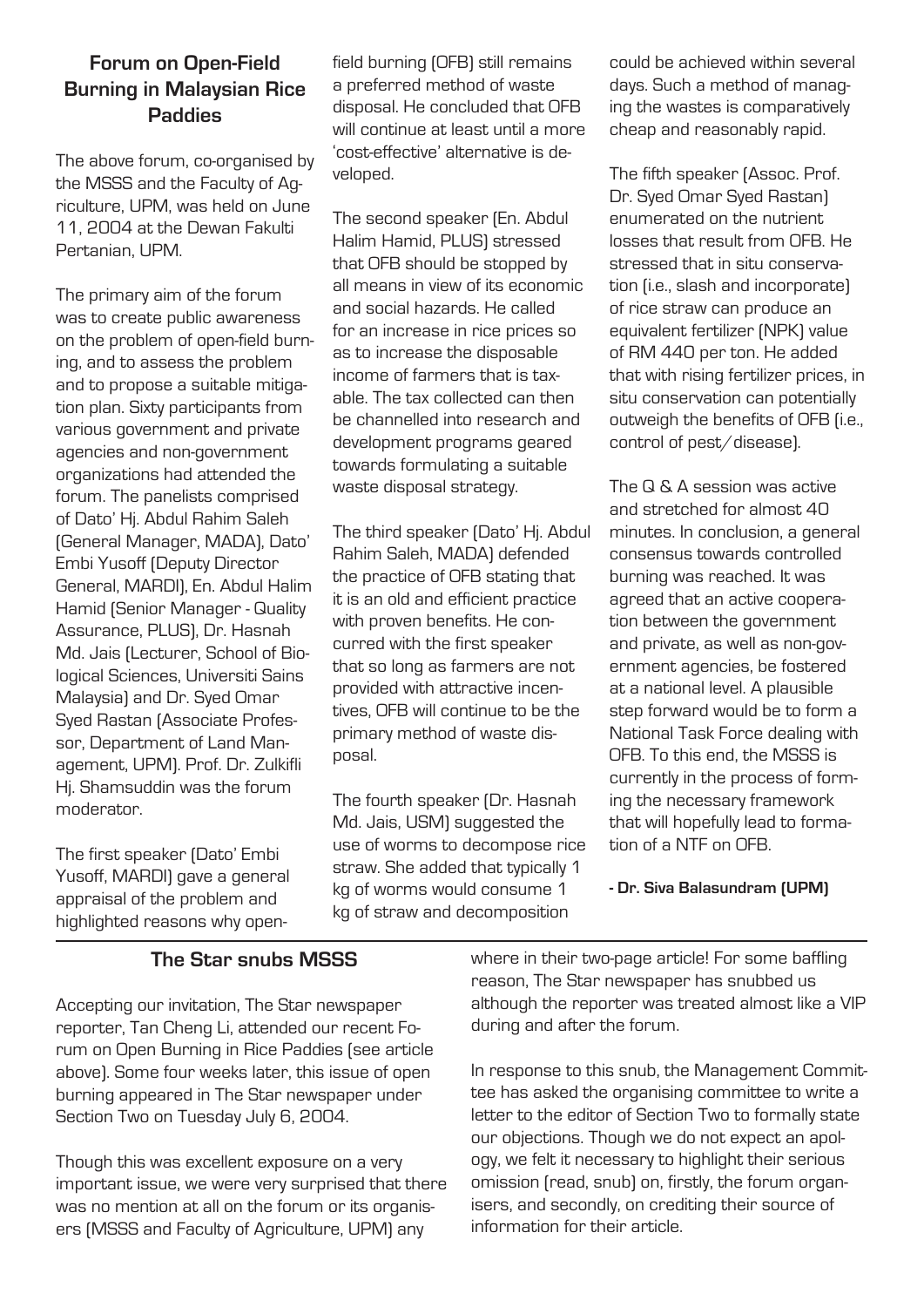### **Invitational seminar by Prof. Kiwamu Minamisawa**

A seminar on "Diazotrophic endophytes in gramineous plants" by Prof. Kiwamu Minamisawa was held successfully on 25 March 2004. This seminar was coorganised by MSSS and the Faculty of Agriculture, UPM.

In this seminar, Prof. Minamisawa reported the existence of anaerobic nitrogen-fixing consortia (ANFICOs) consisting of N2 fixing clostridia and diverse nondiazotrophic bacteria in nonleguminous plants.

He and his co-workers found these ANFICOs while attempting to overcome a problem with culturing nitrogen-fixing microbes from various gramineous plants. A major feature of ANFICOs is that N2 fixation by the anaerobic clostridia is supported by the elimination of oxygen by the accompanying bacteria in the culture. In a few ANFICOs, nondiazotrophic bacteria specifically induced nitrogen fixation of the clostridia in culture.

ANFICOs are widespread in wild rice species and pioneer plants, which are able to grow in unfavourable locations. These results indicated that clostridia are naturally occurring endophytes in gramineous plants and that clostridial N2 fixation arises in association with nondiazotrophic endophytes.

Prof. Kiwamu Minamisawa is a professor at the Laboratory for Environmental Microbiology, Graduate School of Life Sciences, Tohoku University.

### **MSSS Fellows: A modest lot?**

So far there has been no nominations for the MSSS Fellows. Recall that MSSS Fellow is an award given to distinguished society members who have contributed significantly to the field of soil science.

Since there has been no nominations, the Management Committee has recently decided to nominate a few names, just to "get the ball rolling". The CVs for these candidates are now being obtained and will be evaluated. The MSSS Fellows will be awarded during the coming annual soil science conference.

# **SOILS 2005**

With the successful SOILS 2004 at Penang just ended, plans are underway to organise next year's annual soil science conference, SOILS 2005. This time it is agreed to hold SOILS 2005 at Kedah with the post-conference tour at Chengmai, Thailand. The competent Prof. Dr Wan Mohamad Wan Abd. Kadir was selected as the organising chairman.

# **International Union of Soil Sciences...zzz**

The IUSS has recently confirmed our membership into IUSS this year. This means that members of MSSS are also members of the IUSS.

Frankly, though, membership into IUSS is a little anti-climatic. Membership into IUSS was only confirmed after repeated pleas from the MSSS Hon. Secretary. Even after confirmation, there were no handouts or information sheets given to us, welcoming our membership. It was only after more repeated pleas did IUSS finally emailed to us some information sheets, and yes, gave us one single IUSS bulletin book.

## **PETRONAS-MSSS International Urea Conference**

This on-off-on-off conference seems to be on again. Exasperating, yes, but Petronas has decided that we should organise this conference. The chairman for this conference is Prof. Madya Dr. Ahmad Husni Mohd. Haniff (UPM). The proposal and budget for this conference has been written and is now under Petronas' consideration. Nonetheless, due to some disagreement on the conference date and theme, this conference might just be off yet again. I give up.

## **Letter of support to the Prime Minister**

The Management Committee has agreed to write a letter to our country's Prime Minister in support of the government's policy and re-emphasis on agriculture as an important contributor to the country's growth. This letter is being drafted and there is no rush to mail it yet.

# **Professional body coordinators**

The MSSS representatives to BIM are the President and the Vice President (Peninsular Malaysia), and the representatives to COSTAM are the Hon. Secretary and Hon Asst. Secretary.